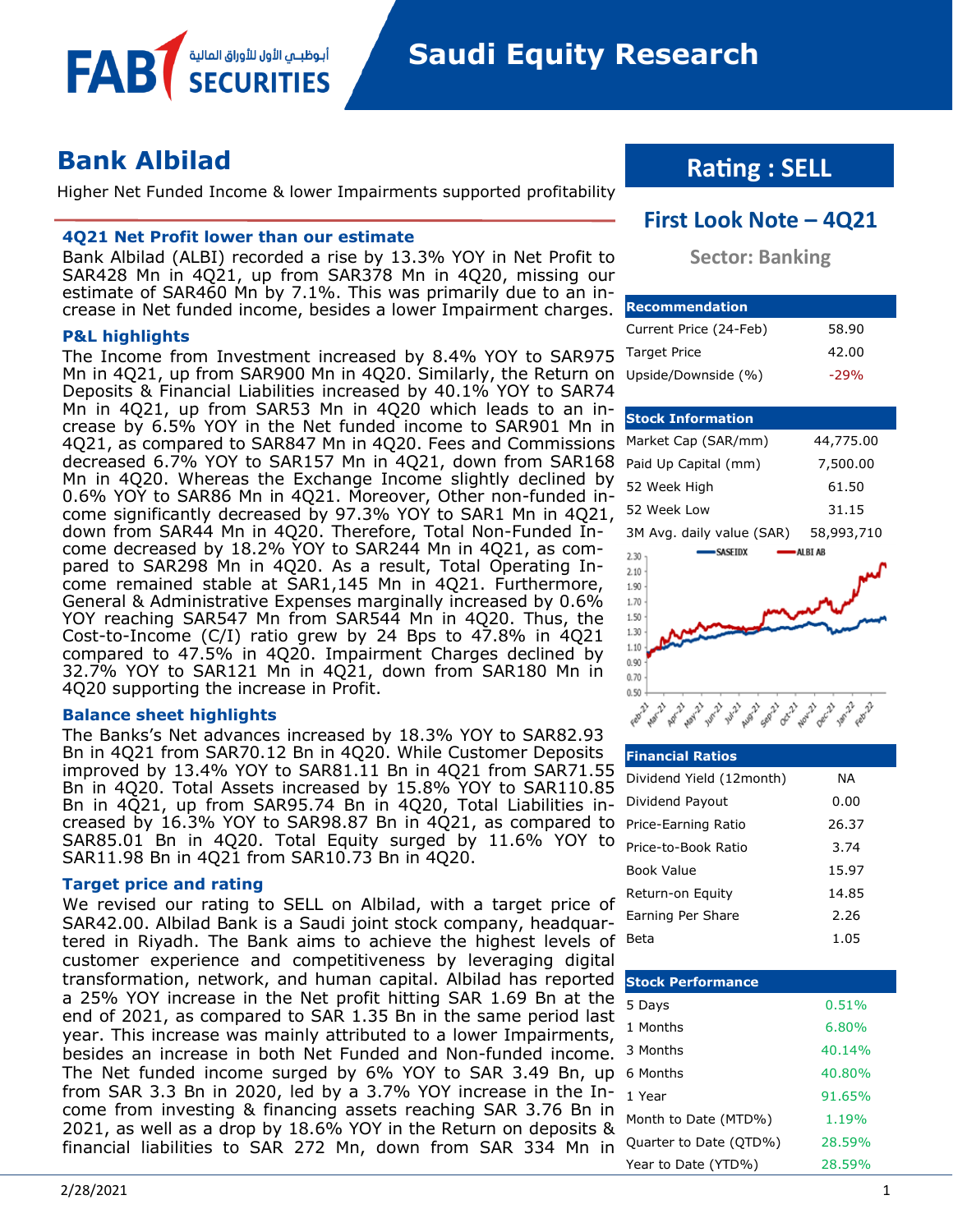## أبوظبـي الأول للأوراق المالية<br>SECURITIES FAB

2020. Moreover, the Net Fees and commissions have grown by 16.6% YOY reaching SAR 731 Mn in the year ended 2021, mainly due to an increase by 15.5% YOY in the Total Fees and commission income, that was offset by a 13.4% YOY increase in the Total Fees and commission expenses. Furthermore, the Other non-funded income strongly grown YOY reaching SAR 50.2 Mn, up from a loss of SAR 20 Mn in 2020. While the Trading income was down by 13.6% YOY to SAR 313 Mn at the end of 2021. Consequently, the Total Non-funded income increased by 12.9% YOY hitting SAR 1.09 Bn, up from SAR 969 Mn in 2020. Therefore, the Net Operating income surged by 7.6% YOY to SAR 4.58 Bn, compared to SAR 4.26 Bn in the end of 2020. Similarly, the Net Operating expenses have increased by 3.3% YOY to reach a SAR 2.13 Bn at the year ended 2021, driven by an increase in Salaries and employees related expenses, Depreciation and amortization expense, and other G&A expenses. Thus, the Cost to income  $(C/I)$  ratio declined by 192 bps to 46.6% in 2021, down from 48.5% in 2020. Additionally, the Net Impairment charges have dropped by 18% YOY to SAR 570 Mn, as compared to SAR 695 Mn in 2020, supporting the bottom-line. The Zakat expenses were up by 26.4% YOY to SAR 194 Mn at the end of 2021. On the other hand, Albilad Bank continued showing a strong performance in the Balance sheet, with a growth by 15.8% YOY in the Total Assets reaching SAR 110.85 Bn in 2021, compared to SAR 95.74 Bn in 2020. Also, the Bank's Net advances have increased by 18.3% YOY to SAR 82.93 Bn at the year ended 2021. Whereas the Customer deposits have increased as well by 13.4% YOY to SAR 81.11 Bn in 2021. As a result, the ADR ratio stood at 102.2% in 2021, up from 98% in 2020. The annualized NIM and NIS have both declined to 3.7% and 3.6%, respectively in 2021. Meanwhile, the ROAE and ROAA ratios have increased both reaching 14.8% and 1.6%, up from 13.4% and 1.5% in 2020, respectively, reflecting a strong profitability ratios. Moreover, the Non-performing loans have increased by 11.5% YOY reaching SAR 943 Mn at the year ended 2021. Whereas the Gross advances have also increased by 18.1% YOY standing at SAR 85.58 Bn in 2021. Therefore, the NPL ratio has slightly dropped by 6 bps to 1.1%, down from 1.2% in 2020. Bank's Tier 1 CAR declined by 0.1% to 14.1% in 2021, as compared to 14.2% in 2020. While the Total CAR increased to 18.74%, up from 17.95% in 2020. Based on our analysis, we revised our rating to SELL on the stock.

#### **Albilad Bank - Relative Valuation**

| (At CMP)       | 2017  | 2018  | 2019     | 2020     | 2021     |
|----------------|-------|-------|----------|----------|----------|
| P/E            | 46.18 | 89.02 | 34.97    | 32.27    | 25.84    |
| P/B            | 5.77  | 5.59  | 4.65     | 4.08     | 3.66     |
| Dividend yield | 0.96% | 0.55% | $0.86\%$ | $0.00\%$ | $0.00\%$ |

*FABS Estimate & Co Data*

#### **Albilad Bank - P&L**

| SAR mm                          | 4Q20   | 3Q21   | 4Q21   | 4Q21F  | Var      | YOY Ch            | QOQ Ch   | 2020     | 2021     | Change   |
|---------------------------------|--------|--------|--------|--------|----------|-------------------|----------|----------|----------|----------|
| Income from invest & fin.       | 900    | 963    | 975    | 950    | 2.7%     | 8.4%              | 1.3%     | 3,627    | 3,761    | $3.7\%$  |
| Return on deposits & fin. liab. | -53    | $-77$  | $-74$  | $-71$  | 3.9%     | 40.1%             | $-3.4%$  | $-334$   | $-272$   | $-18.6%$ |
| <b>Net funded income</b>        | 847    | 887    | 901    | 879    | 2.6%     | 6.5%              | 1.7%     | 3,293    | 3,489    | 6.0%     |
| Fees and commissions            | 168    | 179    | 157    | 176    | $-10.7%$ | $-6.7\%$          | $-12.3%$ | 627      | 731      | 16.6%    |
| Exchange income                 | 86     | 80     | 86     | 94     | $-9.1%$  | $-0.6%$           | 7.3%     | 362      | 313      | $-13.6%$ |
| Other non-funded income         | 44     | 29     | 1      | 22     | -94.7%   | -97.3%            | $-95.9%$ | $-20.2$  | 50.2     | NM       |
| <b>Total non-funded income</b>  | 298    | 288    | 244    | 293    |          | $-16.6\% -18.2\%$ | -15.2%   | 969      | 1,094    | 12.9%    |
| <b>Total operating income</b>   | 1,145  | 1,174  | 1,145  | 1,171  | $-2.2%$  | $0.0\%$           | $-2.5%$  | 4,262    | 4,584    | 7.6%     |
| General & admin. Expenses       | $-544$ | $-531$ | $-547$ | -534   | 2.4%     | $0.6\%$           | 3.1%     | $-2,066$ | $-2,134$ | 3.3%     |
| Pre provision profit            | 601    | 644    | 598    | 637    | $-6.1%$  | $-0.4%$           | $-7.0%$  | 2,196    | 2,450    | 11.6%    |
| Impairment                      | $-180$ | $-142$ | $-121$ | $-130$ | $-6.4%$  | $-32.7%$          | $-14.9%$ | $-695$   | $-570$   | $-18.0%$ |
| <b>Profit before zakat</b>      | 421    | 501    | 477    | 508    | $-6.0%$  | 13.4%             | $-4.8%$  | 1,502    | 1,880    | 25.2%    |
| Zakat expenses                  | $-43$  | $-52$  | $-49$  | $-47$  | 4.4%     | 14.5%             | $-4.8%$  | $-153$   | $-194$   | 26.4%    |
| <b>Net profit</b>               | 378    | 450    | 428    | 460    | $-7.1%$  | 13.3%             | $-4.8%$  | 1,349    | 1,687    | 25.1%    |

*FABS Estimates & Co Data*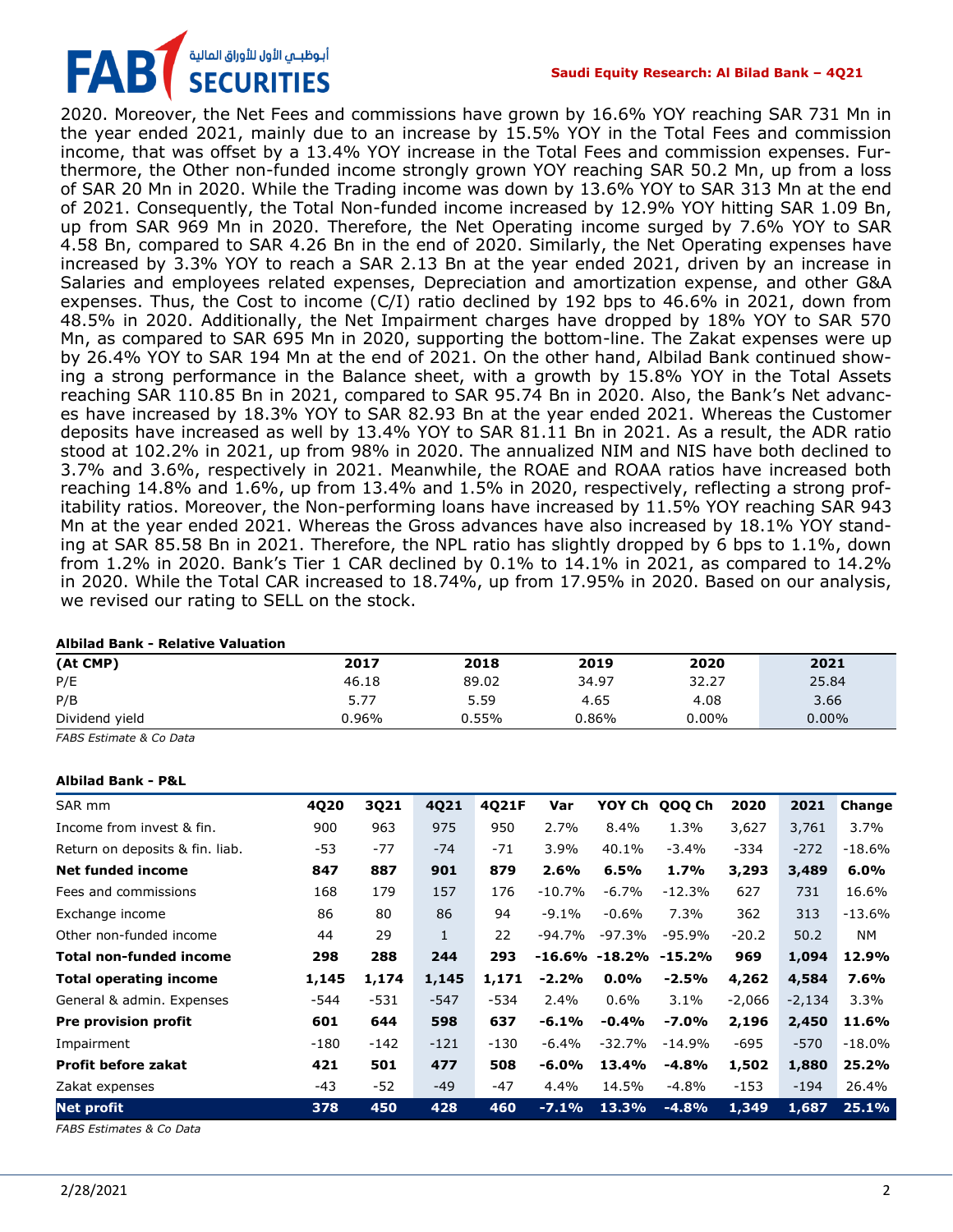# FAB<sup>T</sup> SECURITIES

#### **Albilad Bank - KPI**

| SAR mm          | 4Q20  | 3Q21    | 4Q21  | <b>YOY Bps</b> | QOQ Bps | 2020  | 2021   | Change |
|-----------------|-------|---------|-------|----------------|---------|-------|--------|--------|
| Net FI/OI       | 74.0% | 75.5%   | 78.7% | 474            | 320     | 77.3% | 76.12% | $-113$ |
| <b>NIM</b>      | 4.0%  | 3.7%    | 3.6%  | $-41$          | -11     | 4.1%  | 3.7%   | $-39$  |
| <b>NIS</b>      | 4.0%  | 3.7%    | 3.6%  | $-39$          | $-11$   | 4.0%  | 3.6%   | $-38$  |
| Fees & comms/OI | 14.7% | 15.2%   | 13.7% | -98            | $-153$  | 14.7% | 16.0%  | 123    |
| Trading/OI      | 7.5%  | 6.8%    | 7.5%  | $-5$           | 68      | 8.5%  | 6.8%   | $-167$ |
| Cost to income  | 47.5% | 45.2%   | 47.8% | 24             | 257     | 48.5% | 46.6%  | $-192$ |
| Impairment/PPP  | 30.0% | 22.1%   | 20.3% | $-972$         | $-186$  | 31.6% | 23.3%  | $-837$ |
| NP/OI           | 33.0% | 38.3%   | 37.4% | 437            | -93     | 31.6% | 36.8%  | 515    |
| <b>ROAE</b>     | 3.7%  | $4.0\%$ | 3.8%  | 2              | $-21$   | 13.4% | 14.8%  | 147    |
| <b>ROAA</b>     | 0.4%  | 0.4%    | 0.4%  | 0              | $-2$    | 1.5%  | 1.6%   | 15     |

*FABS estimate & Co Data*

#### **Albilad Bank - Key B/S Items**

| SAR mm                   | 4Q20   | 1Q21    | <b>2Q21</b> | 3Q21    | 4Q21    | YOY Ch |
|--------------------------|--------|---------|-------------|---------|---------|--------|
| <b>Net advances</b>      | 70,115 | 75,531  | 79,130      | 81,799  | 82,933  | 18.3%  |
| QOQ change               | 3.5%   | 7.7%    | 4.8%        | 3.4%    | 1.4%    |        |
| <b>Total assets</b>      | 95,744 | 102,520 | 107,652     | 111,606 | 110,854 | 15.8%  |
| QOQ change               | 3.7%   | 7.1%    | $5.0\%$     | 3.7%    | $-0.7%$ |        |
| <b>Customer deposits</b> | 71,553 | 76,963  | 81,638      | 82,346  | 81,110  | 13.4%  |
| QOQ change               | 3.9%   | 7.6%    | 6.1%        | 0.9%    | $-1.5%$ |        |
| <b>Total equity</b>      | 10,730 | 10,838  | 11,417      | 11,868  | 11,980  | 11.6%  |
| QOQ change               | 3.9%   | 1.0%    | 5.3%        | 4.0%    | $0.9\%$ |        |

*FABS estimate & Co Data*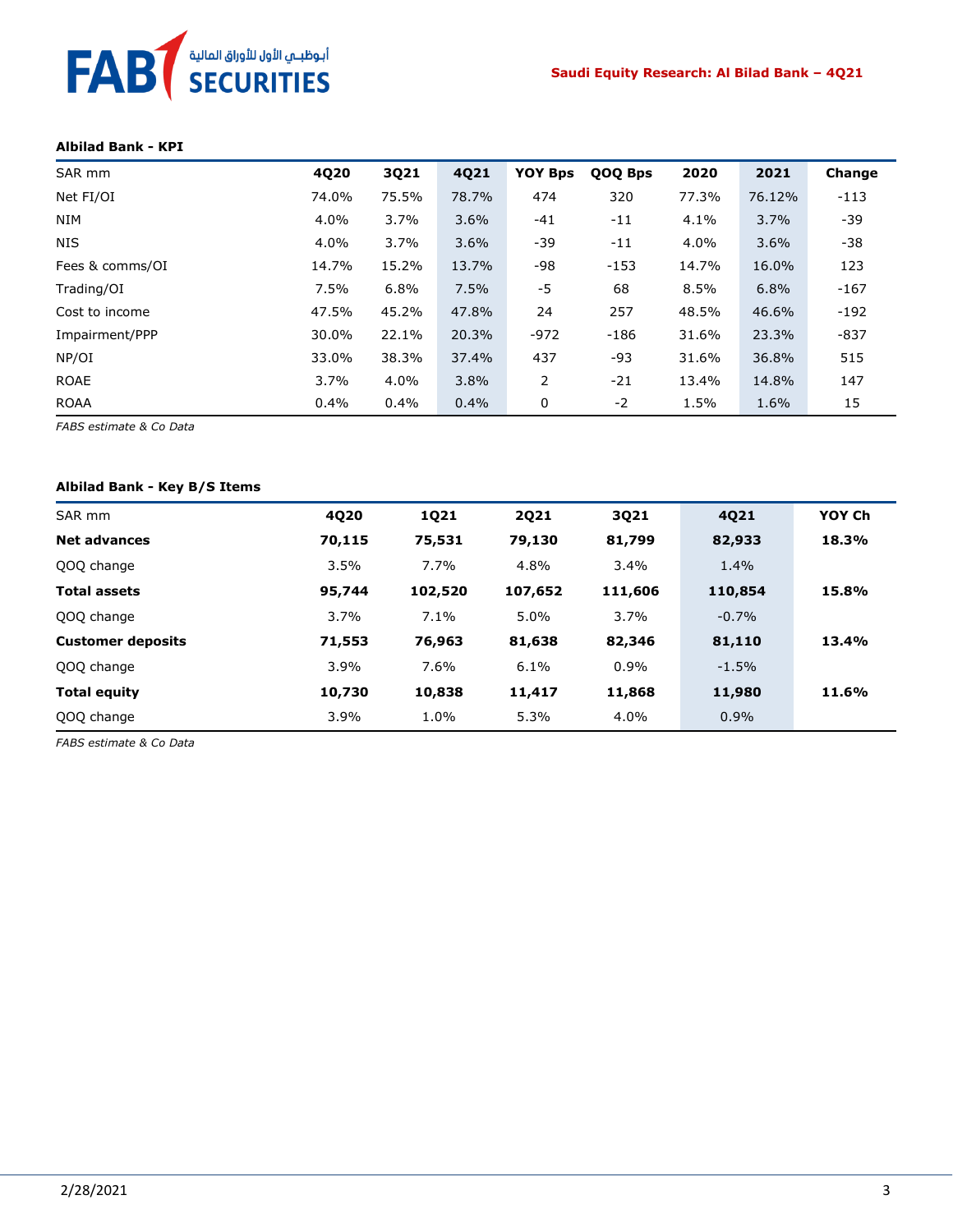#### **Research Rating Methodology:**

| Rating            | <b>Upside/Downside potential</b> |
|-------------------|----------------------------------|
| <b>BUY</b>        | Higher than $+15%$               |
| <b>ACCUMULATE</b> | Above $+10\%$ to $+15\%$         |
| HOI D             | Between $+10\%$ to $-5\%$        |
| <b>REDUCE</b>     | Below -5% to -15%                |
| SELL.             | Lower than -15%                  |

#### **FAB Securities Contacts:**

**Research Analysts**

| Research Analysts                         |                                          |                            |
|-------------------------------------------|------------------------------------------|----------------------------|
| Ahmad Banihani                            | $+971 - 2 - 6161629$                     | ahmad.banihani@Bankfab.com |
| <b>Sales &amp; Execution</b>              |                                          |                            |
| Abu Dhabi Head Office                     |                                          |                            |
| <b>Trading Desk</b>                       | $+971 - 2 - 6161700/1$<br>+971-2-6161777 | Online Trading Link        |
| Institutional Desk<br>Sales and Marketing | +971-2-6161628<br>$+971 - 2 - 6161641$   |                            |
|                                           |                                          |                            |

#### **DISCLAIMER**

This report has been prepared by FAB Securities (FABS), which is authorised by the UAE Securities and Commodities Authority, licensing registration number 604002, and is a member of the Abu Dhabi Securities Exchange, Dubai Financial Market. The information, opinions and materials contained in this report are provided for information purposes only and are not to be used, construed, or considered as an offer or the solicitation of an offer or recommendation to sell or to buy or to subscribe for any investment security or other financial instrument. The information, opinions and material in this report have been obtained and derived from publicly available information and other sources considered reliable without being independently verified for their accuracy or completeness. FABS gives no representation or warranty, express or implied, as to the accuracy and completeness of information and opinions expressed in this report. Opinions expressed are current as of the original publication date appearing on the report only and the information, including the opinions contained herein, are subject to change without notice. FABS is under no obligation to update this report. The investments referred to in this report might not be suitable for all recipients. Recipients should not base their investment decisions on this report and should make their own investigations, and obtain independent advice, as appropriate. Any loss or other consequences arising from the uses of material contained in this report shall be the sole and exclusive responsibility of the recipient and FABS accepts no liability for any such loss or consequence. The value of any investment could fall as well as rise and the investor may receive less than the original amount invested. Some investments mentioned in this report might not be liquid investments, which could be difficult to realise in cash. Some investments discussed in this report could be characterised by high level of volatility, which might result in loss. FABS owns the intellectual property rights and any other material contained in this report. No part of this report may be reproduced, utilised or modified in any form either in whole or in part or by any electronic, mechanical or other means, now known or hereafter invented, including photocopying and recording, or stored in any retrieval system without the prior consent of FABS in writing. While utmost care has been taken to ensure that the information provided is accurate and correct, neither FABS, nor its employees shall, in any way, be responsible for the contents. By accepting this document, the recipient agrees he/she has read the above disclaimer and to be bound by the foregoing limitations/restrictions.